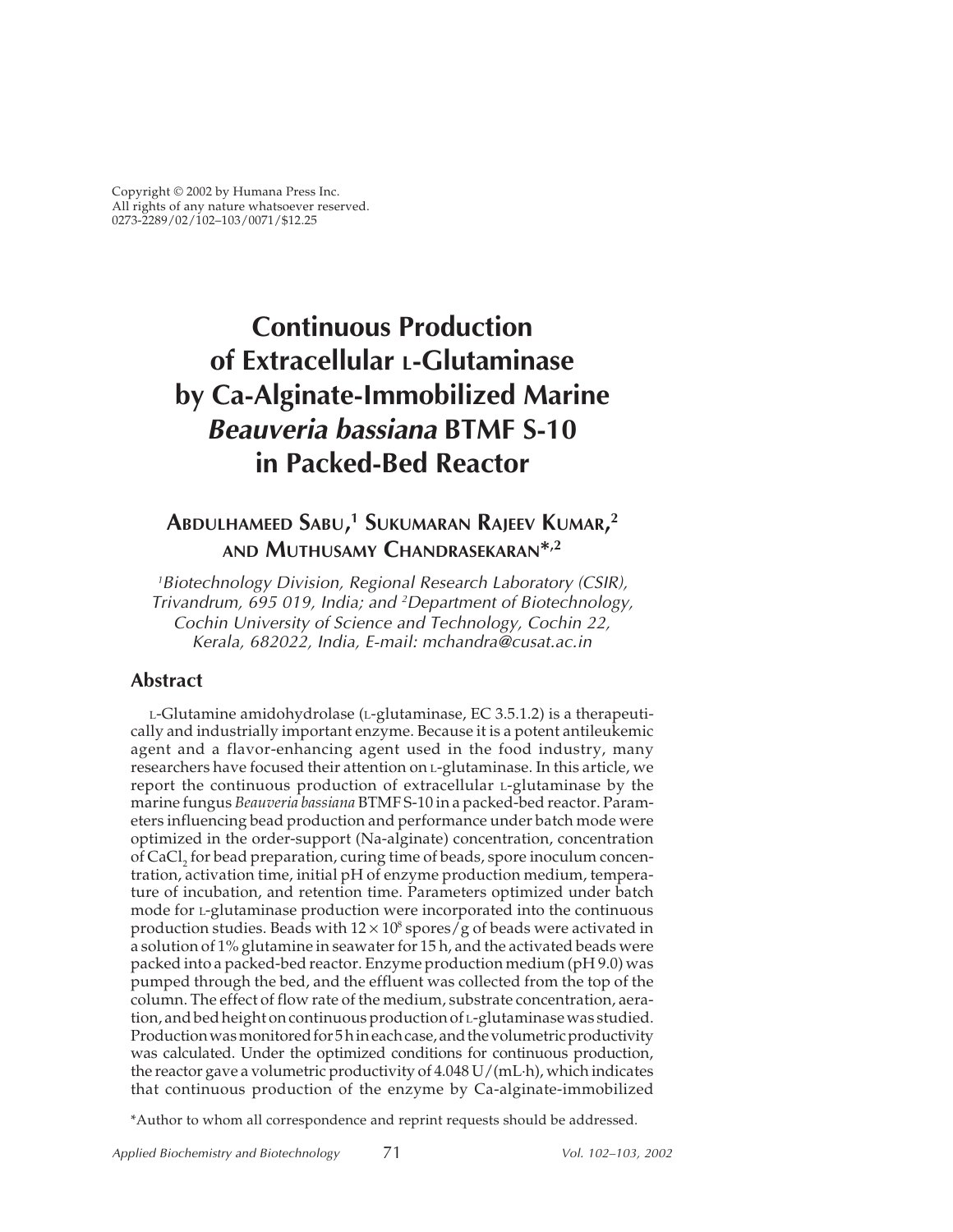spores is well suited for *B. bassiana* and results in a higher yield of enzyme within a shorter time. The results indicate the scope of utilizing immobilized *B. bassiana* for continuous commercial production of L-glutaminase.

**Index Entries:** Glutaminase; *Beauveria bassiana*; immobilization; packedbed reactor.

#### **Introduction**

L-Glutamine amidohydrolase (L-glutaminase, EC 3.5.1.2) is a therapeutically and industrially important enzyme *(1)*. Because it is a potent antileukemic agent *(2)* and a flavor-enhancing agent used in the food industry *(3)*, many researchers have focused their attention on L-glutaminase.

Marine microorganisms have the important characteristic of salt tolerance *(4)*, which renders use of them or their enzymes important in industrial processes that require high salt environments. Recently, we reported the production of salt-tolerant L-glutaminase by the marine fungus *Beauveria bassiana*BTMF S-10 under solid-state fermentation on polystyrene as an inert support *(5)*.

Although there are reports on the use of yeast cells for continuous conversion of glutamine to glutamate *(6)*, there are no previous reports on the production of L-glutaminase by an immobilized marine fungus. In this article, we report the continuous production of extracellular L-glutaminase by the marine fungus *B. bassiana* BTMF S-10 in a packed-bed reactor.

#### **Materials and Methods**

#### Microorganism and Preparation of Inoculum

*B. bassiana* isolated from the marine sediments of Cochin was used. Conidial inoculum was prepared from freshly raised 12-d-old cultures on Bennets agar media prepared in aged sea water (35 ppt) as described by Sabu et al. *(5)*.

#### Immobilization and Enzyme Production

Each 50 mL of the inoculum with the desired concentration of Conidia was mixed with 100 mL of a solution of Na-alginate of desired concentration. The mixture was extruded into CaCl, solution so that beads of an average diameter of 4 mm were formed. The beads were cured for 2 h in the same solution unless otherwise indicated and were preserved in saline until used. For enzyme production studies, the beads were activated in a solution of 1% glutamine in seawater prior to inoculation. Process parameters influencing the enzyme production by immobilized *B. bassiana* spores were optimized under batch mode in which 20 g of beads was inoculated in 50 mL of enzyme production medium (EPM) *(5)* in 250-mL Erlenmeyer flasks.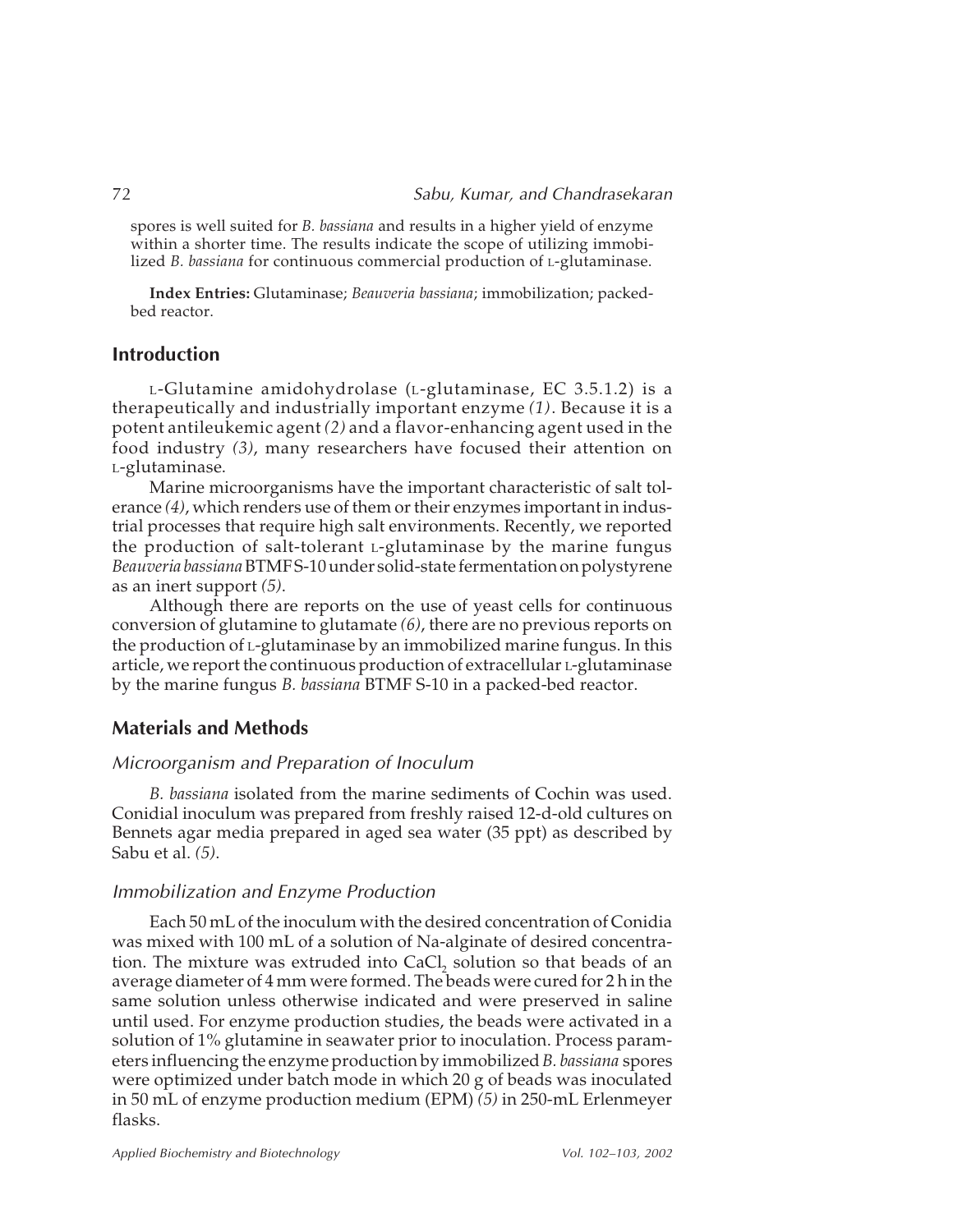#### Optimization of Parameters Under Batch Process for Immobilization and Enzyme Production

Consecutive evaluation of parameters *(7)* was adopted for optimization of process parameters. Initially one parameter was evaluated, and it was incorporated at its optimized level in the subsequent experiment. Parameters influencing bead production and performance were optimized in the order-support (Na-alginate) concentration  $(1.5-5\%$  [w/v]), concentration of CaCl, for bead preparation. (0.05–0.4 *M*), curing time of beads (1–5 h), spore inoculum concentration ( $2 \times 10^8$  to  $16 \times 10^8$  spores/g of beads), activation time (5–25 h), initial pH of EPM (5.0–10.0 adjusted with 1 *N* HCl or NaOH), temperature of incubation (22–37°C), and retention time (6–42 h).

## Continuous Production of L-Glutaminase by Ca-alginate Immobilized Beauveria Spores in Packed-Bed Reactor

Parameters optimized under batch mode for L-glutaminase production were incorporated into the continuous production studies. Beads with  $12 \times 10^8$  spores/g of beads were activated in a solution of 1% glutamine in seawater for 15 h, and the activated beads were packed into a glass column (2.3-cm radius and 20-cm height) to a height of 15 cm. The top of the bed was covered with a perforated Teflon disc. EPM (pH 9.0) was pumped using a peristaltic pump from the bottom, and the effluent was collected from the top of the column. Air was introduced through a sparger at the bottom of the column after passing through a 22-µ bacterial filter (Millipore). Rate of aeration was monitored using a flowmeter (Eyela, Japan). Samples were collected at 1-h intervals and assayed for enzyme activity. The effect of flow rate of the medium  $(20-60 \text{ mL/h})$ , substrate concentration  $(0.125-1.0\%)$ , aeration rate (0.4–1.7 vvm), and bed height (5–15 cm) on continuous production of L-glutaminase was studied. Production was monitored for 5 h in each case, and the volumetric productivity was calculated.

#### Enzyme Assay

L-Glutaminase activity was determined by the method of Imada et al. *(8)*. One unit of enzyme activity was defined as the amount of enzyme that liberates 1  $\mu$ mol of NH<sub>4</sub> under optimal assay conditions. Enzyme yield was expressed as units per milliliter of EPM.

#### **Results and Discussion**

L-Glutaminase production by *B. bassiana* was observed under submerged culture conditions and under solid-state fermentation on an inert polystyrene support *(5)*. These observations led to investigation of the potential of Ca-alginate-immobilized *B. bassiana* for continuous production of the enzyme toward developing an ideal bioprocess for industrial pro-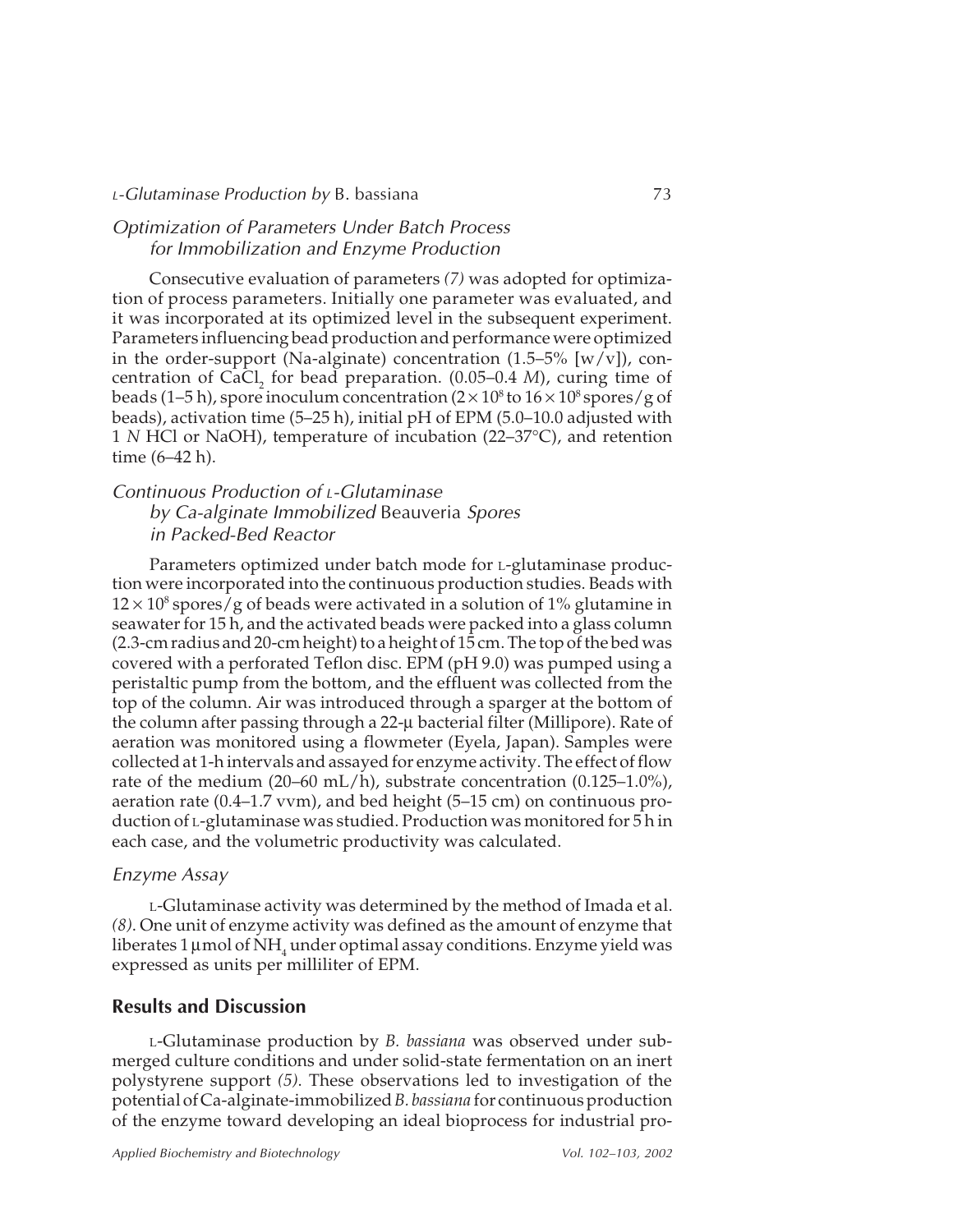

Fig. 1. Effect of support concentration, CaCl, concentration, and curing time on enzyme production by immobilized *B. bassiana*.

duction of the enzyme in which biomass can be recycled. Under the optimized conditions for continuous production, the reactor gave a volumetric productivity of 4.048 U/(mL·h), which indicates that continuous production of the enzyme by Ca-alginate-immobilized spores is well suited for *B. bassiana* and results in a higher yield of enzyme within a shorter time. This indicates the scope of utilizing immobilized *B. bassiana* for continuous commercial production of L-glutaminase.

### Optimization of Process Parameters for L-Glutaminase Production by Ca-alginate-Immobilized Beauveria sp. Spores in Batch Culture

The data presented in Fig. 1 indicate the importance of the parameters support concentration, concentration of CaCl, solution used for bead production, and bead curing time on L-glutaminase production. At lower support concentrations, beads were malformed and unstable, with consid-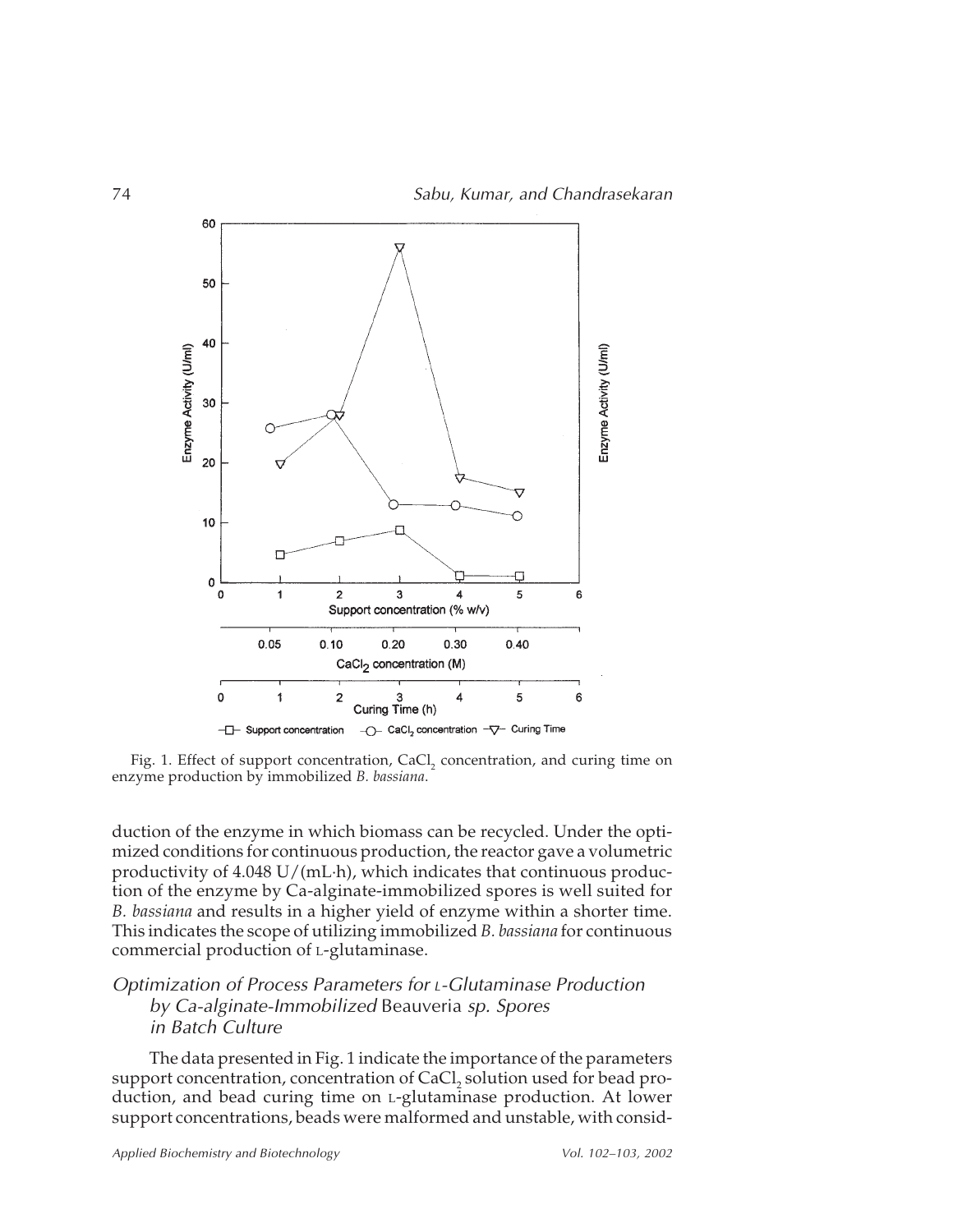

Fig. 2. Effect of spore inoculum concentration and bead activation time on enzyme production by immobilized *B. bassiana*.

erable leaching of spores. Enzyme yield increased with an increase in the support concentration up to  $3\%$  (w/v) (8.78 U/mL) and then showed a decline. This might be owing to the diffusional limitations encountered at higher alginate concentrations, since it is known that an increase in alginate concentration results in a tighter crosslinking *(9)*. The optimal concentration of CaCl, for the preparation of beads with maximal enzyme yield (28.08 U/mL) was 0.1 *M*. Nevertheless, considerable enzyme yield (25.74 U/mL) was also obtained when a 0.05 *M* solution was used for bead preparation. However, at that concentration, the beads formed were less stable with leaching of spores and floated in the solution. It was also noted that the beads required a curing time of 3 h to give maximum productivity (56.16 U/mL). An increase in curing time beyond 3 h drastically reduced the enzyme activity. Axelsson and Persson *(10)*have indicated that the process of gelation induces shrinking in Ca-alginate gel, which can cause diffusional limitations with increased crosslinking.

Inoculum concentration plays a significant role in immobilized wholecell reactors. Of the different concentrations of spore inoculum tested, a concentration of  $12 \times 10^8$  spores/g of beads gave the maximal enzyme yield of 13.1 U/mL (Fig. 2). The enzyme yield increased with an increase in spore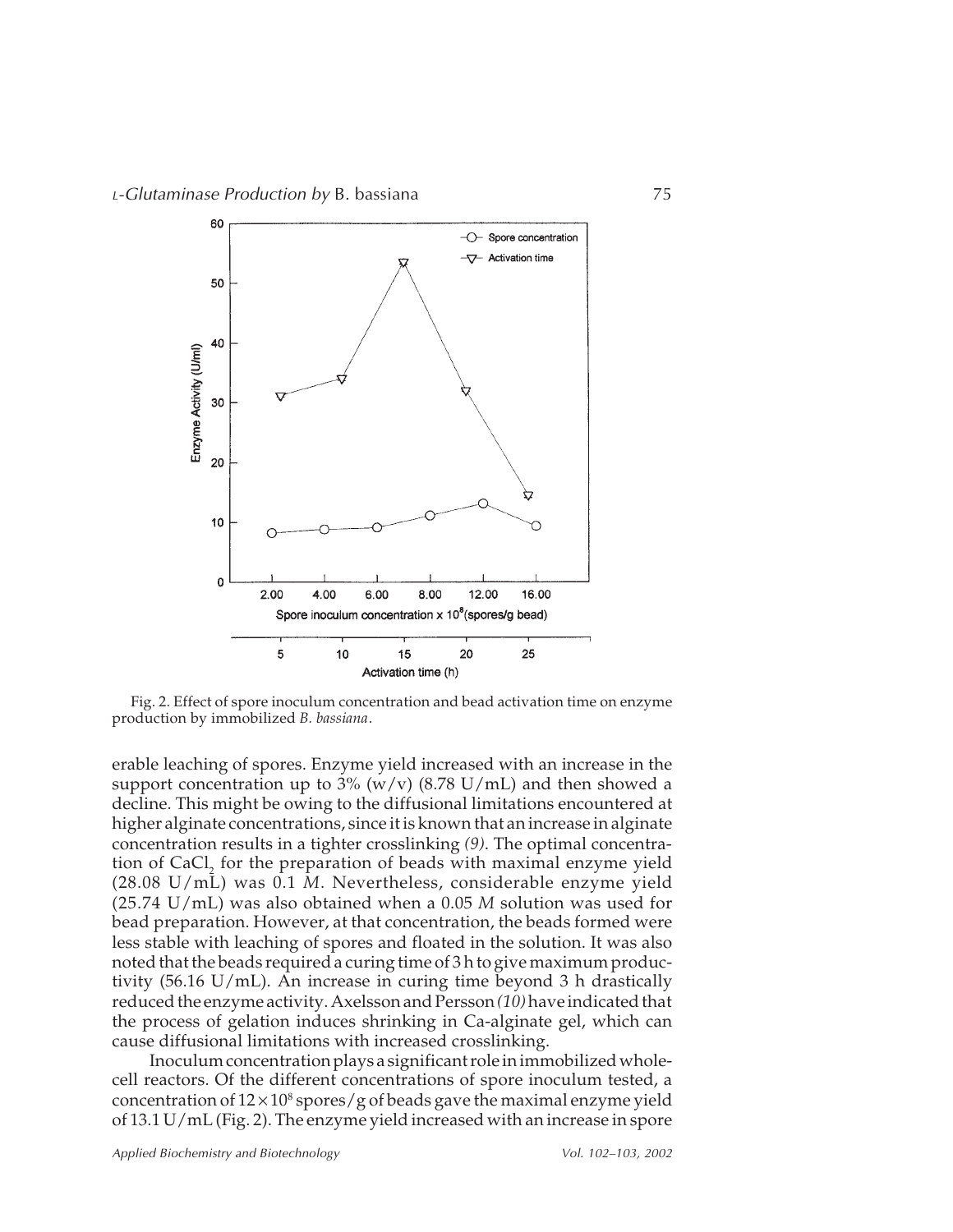

Fig. 3. Effect of incubation temperature, pH of medium, and retention time on enzyme production by immobilized *B. bassiana*.

inoculum concentration, characteristic of the immobilized-cell fermentations. However, there was a decrease in enzyme yield with the higher spore concentration of  $16 \times 10^8$  spores/g of beads, which possibly is owing to substrate limitations at that spore concentration. Figure 2 also shows the effect of the duration of activation of the saline-preserved beads. Beads stored in saline at 4°C required an optimal activation of 15 h at  $27 \pm 2$ °C in 1% glutamine in seawater to bring them into the production phase. Fifteen hours of activation yielded an enzyme activity of 58.05 U/mL. A decrease in enzyme yield of beads activated for more than 15 h may have resulted because the beads had already entered the production phase while in activation medium and the enzyme activity could not be recovered from the EPM.

It was observed that the immobilized *B. bassiana* produced maximal enzyme at a pH of 9.0 and at room temperature ( $27 \pm 0.2$ °C) (Fig. 3). The enzyme yields were 64.46 and 64.46 U/mL, respectively. The fungus also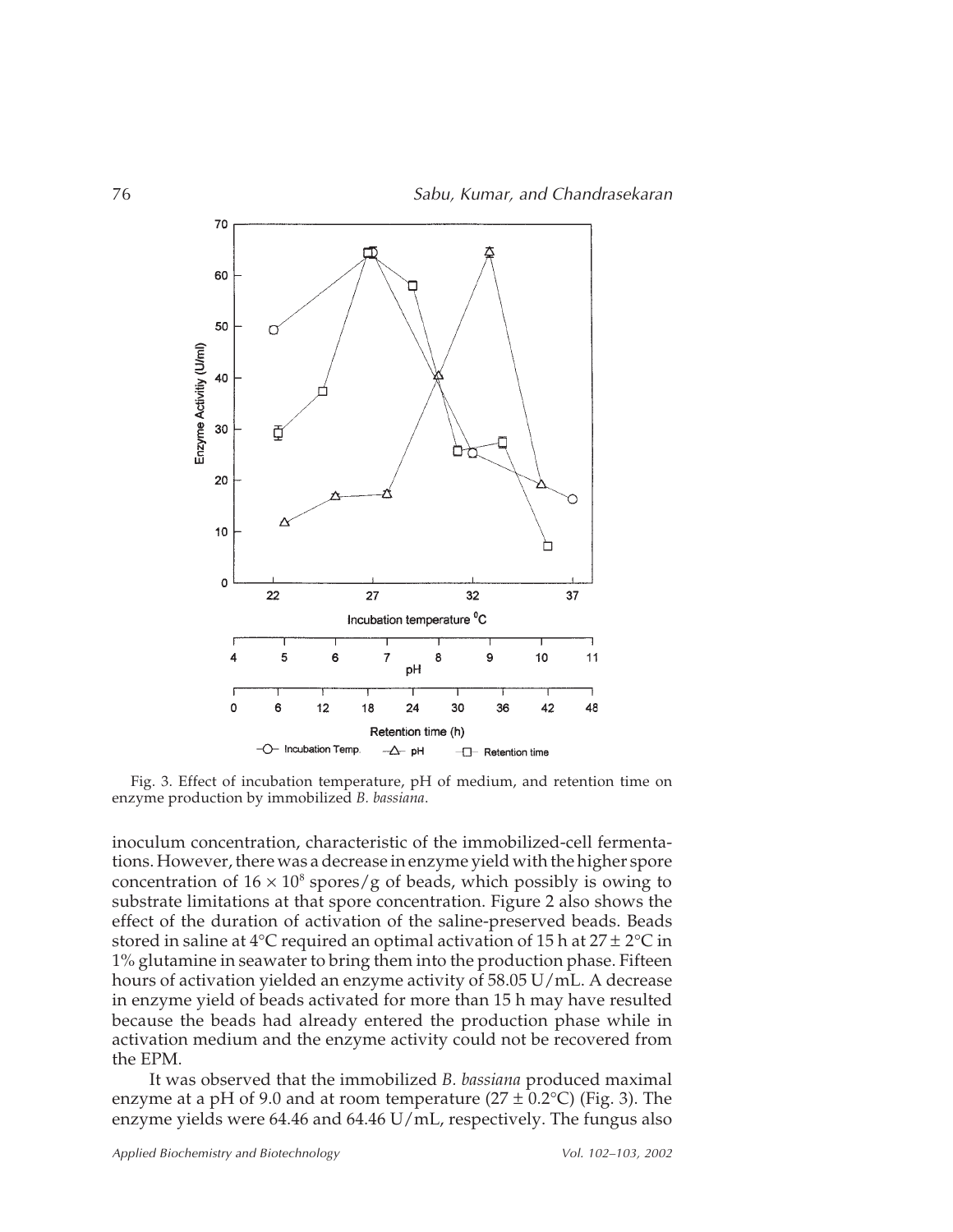| Reactor Performance at Different Flow Rates |                             |                       |                        |                                    |  |
|---------------------------------------------|-----------------------------|-----------------------|------------------------|------------------------------------|--|
| Flow rate<br>(mL/h)                         | Dilution rate<br>$(h^{-1})$ | Residence time<br>(h) | Enzyme yield<br>(U/mL) | Productivity<br>$(U/[mL \cdot h])$ |  |
| 20                                          | 0.33                        | 3.00                  | 20.24                  | 6.75                               |  |
| 30                                          | 0.50                        | 2.00                  | 19.89                  | 9.95                               |  |
| 40                                          | 0.67                        | 1.50                  | 15.55                  | 10.37                              |  |
| 50                                          | 0.83                        | 1.20                  | 14.26                  | 11.88                              |  |
| 60                                          | 1.00                        | 1.00                  | 8.46                   | 8.46                               |  |

Table 1 Reactor Performance at Different Flow Rates*<sup>a</sup>*

*a* Conditions: 15-cm bed height, 60-mL reactor void volume, 0.25% (w/v) substrate concentration.

recorded the maximal enzyme production at pH 9.0 under solid-state fermentation using polystyrene as inert support *(5)*. This may be owing to the alkalophilic nature of the fungus *(11)*. However, considerable enzyme production was recorded over a wide range of pH and temperature. These factors are largely characteristic of the organism and irrespective of the type of fermentation system employed *(12)*. The results in Fig. 3 also indicate that the optimal retention time for maximal enzyme yield  $(64.46 \text{ U/mL})$ by immobilized *B. bassiana* spores is 18 h. Beyond 18 h there was a probable inactivation of the enzyme, and the yield was reduced significantly.

### Continuous Production of L-Glutaminase

by Ca-alginate-Immobilized Spores of Beauveria sp. in Packed-Bed Reactor

Packed-bed reactors are the most widely studied bioreactor systems for immobilized cellular processes *(13)* and most ideal when relatively longer retention times are required and external biomass buildup is minimal. Hence, we conducted our studies on continuous production of L-glutaminase in a packed-bed reactor incorporating the optimal level of parameters obtained in batch production studies and evaluated the parameters that directly influenced reactor performance.

#### Effect of Flow Rate

Of the different flow rates tried (20–60 mL/h), the lowest flow rate of 20 mL/h gave the maximum productivity for glutaminase (4.048 U/[mL·h]) and showed a linear decline with increase in flow rate (Table 1). This may be attributed to the fact that at lower flow rates, the residence time is longer and therefore the beads are in contact with the medium for a longer duration.

#### Effect of Substrate Concentration

Often in continuous production, the medium is in contact with the immobilized cells for a relatively shorter duration, and unless recycled, most of the substrate remains unutilized. Thus, a study was performed to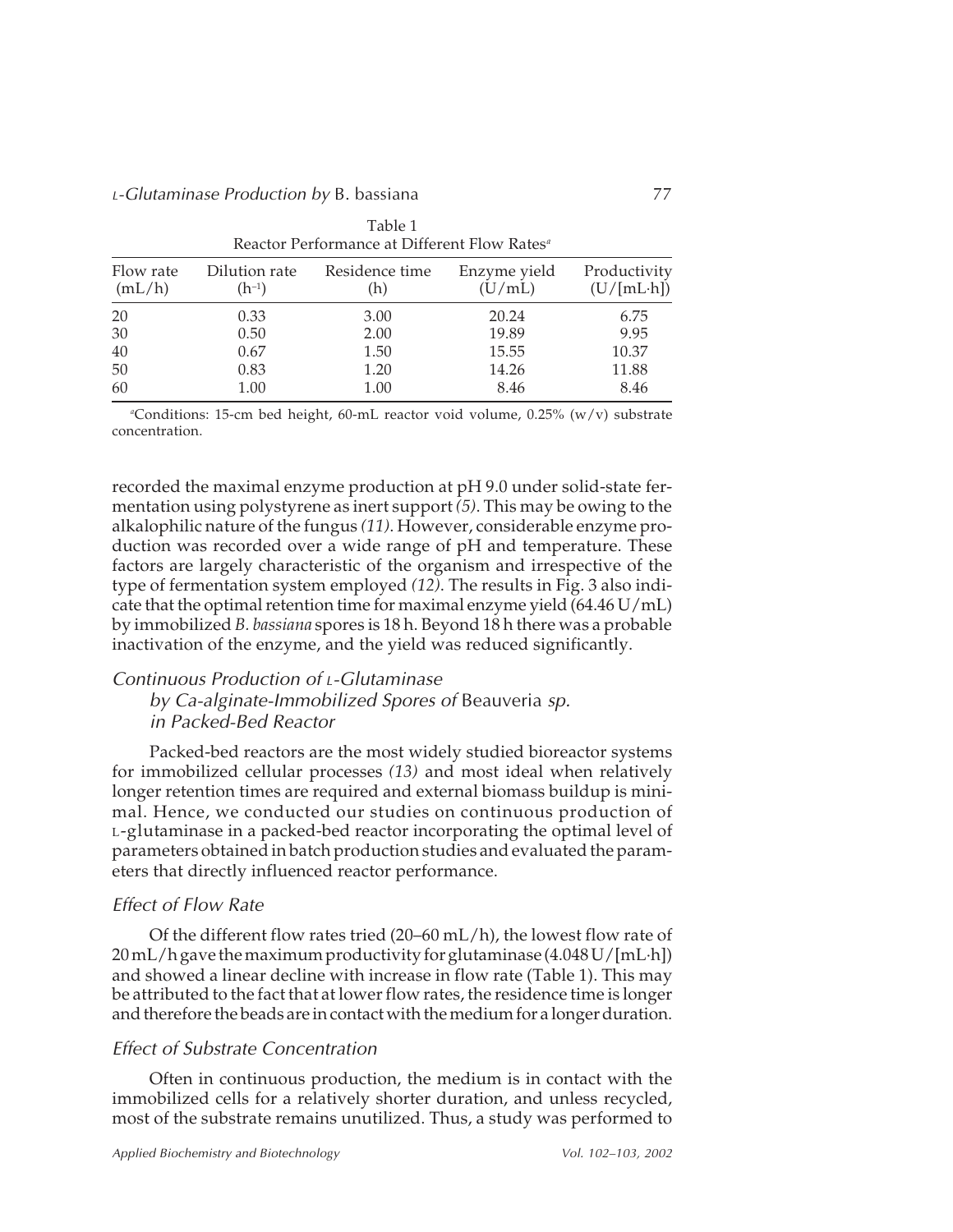| Reactor Performance at Different Substrate Concentrations" |                             |                       |                        |                                    |
|------------------------------------------------------------|-----------------------------|-----------------------|------------------------|------------------------------------|
| Substrate<br>conc.<br>$(\% [w/v])$                         | Dilution rate<br>$(h^{-1})$ | Residence time<br>(h) | Enzyme yield<br>(U/mL) | Productivity<br>$(U/[mL \cdot h])$ |
| 0.125<br>0.25<br>0.50                                      | 0.33<br>0.33<br>0.33        | 3.00<br>3.00<br>3.00  | 9.89<br>20.24<br>14.62 | 3.30<br>6.75<br>4.87               |
| 1.0                                                        | 0.33                        | 3.00                  | 16.61                  | 5.54                               |

Table 2 Reactor Performance at Different Substrate Concentrations*<sup>a</sup>*

*a* Conditions: 15-cm bed height, 60-mL void volume, 20 mL/h flow rate.

| Effect of Aeration on Reactor Performance <sup>®</sup> |                             |                       |                        |                                    |  |
|--------------------------------------------------------|-----------------------------|-----------------------|------------------------|------------------------------------|--|
| Aeration rate<br>(vym)                                 | Dilution rate<br>$(h^{-1})$ | Residence time<br>(h) | Enzyme yield<br>(U/mL) | Productivity<br>$(U/[mL \cdot h])$ |  |
| $\theta$                                               | 0.33                        | 3.00                  | 20.24                  | 6.75                               |  |
| 0.4                                                    | 0.33                        | 3.00                  | 17.96                  | 5.99                               |  |
| 0.70                                                   | 0.33                        | 3.00                  | 15.42                  | 5.14                               |  |
| 1.04                                                   | 0.33                        | 3.00                  | 15.09                  | 5.03                               |  |
| 1.32                                                   | 0.33                        | 0.01                  | 4.91                   | 1.64                               |  |
| 1.7                                                    | 0.33                        | 0.01                  |                        | 0.00                               |  |

Table 3 Effect of Aeration on Reactor Performance*<sup>a</sup>*

*a* Conditions: 15-cm bed height, 20 mL/h flow rate, 60-mL void volume, 0.25% (w/v) substrate concentration.

determine the optimal substrate concentration in the enzyme production medium at a flow rate of 20 mL/h. It was found that the maximum enzyme productivity (4.048 U/[mL·h]) was observed at a lower substrate concentration of 0.25%  $(w/v)$  (Table 2). This is a clear advantage since in submerged *(14)* or solid-state fermentation *(5)* a higher substrate concentration is required for the same organism to give comparable yields.

#### Effect of Aeration Rate

Because *Beauveria* is an aerobic organism, the effect of aeration rate on enzyme production was determined by aerating the packed-bed reactor at different levels, while being operated at a flow rate of 20 mL/h. Interestingly, it was found that the maximum enzyme production (4.048 U/[mL·h]) was obtained in the absence of forced aeration, and any increase in aeration rates resulted in a decrease in enzyme productivity (Table 3). This could be owing to the fact that air bubbles fill the voids of beads, thereby reducing the contact between the beads and the medium.

# Effect of Reactor Bed Height

Increase in bed heights had a clear advantage in the productivity of the reactor with the highest bed height (15 cm) giving the maximum produc-